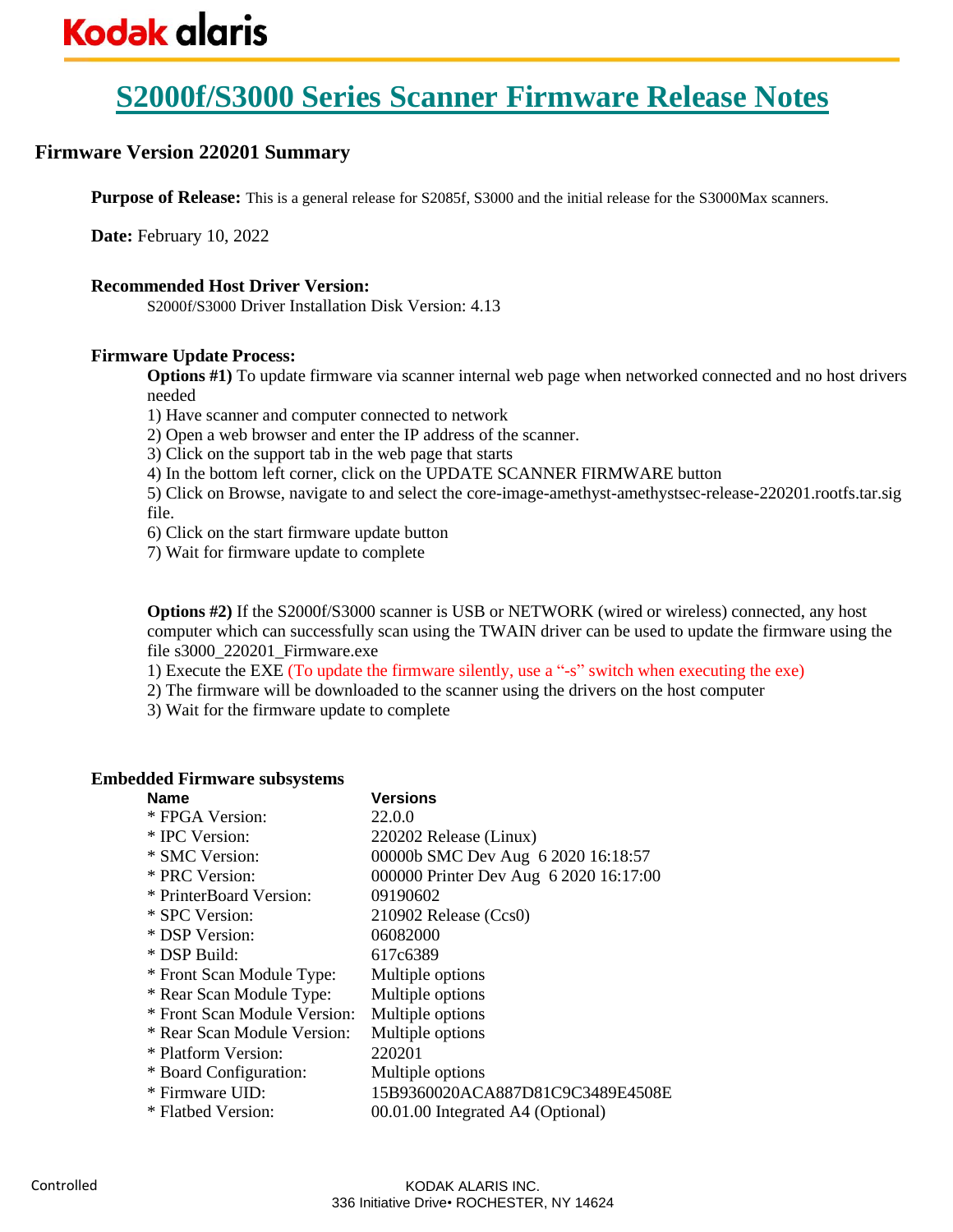## **New Features in Firmware 220201:**

1. Support for S3000Max models

## **Improvements to Firmware 220201:**

1. General coding optimization

## **Known Issues:**

1. none

## **Notes:**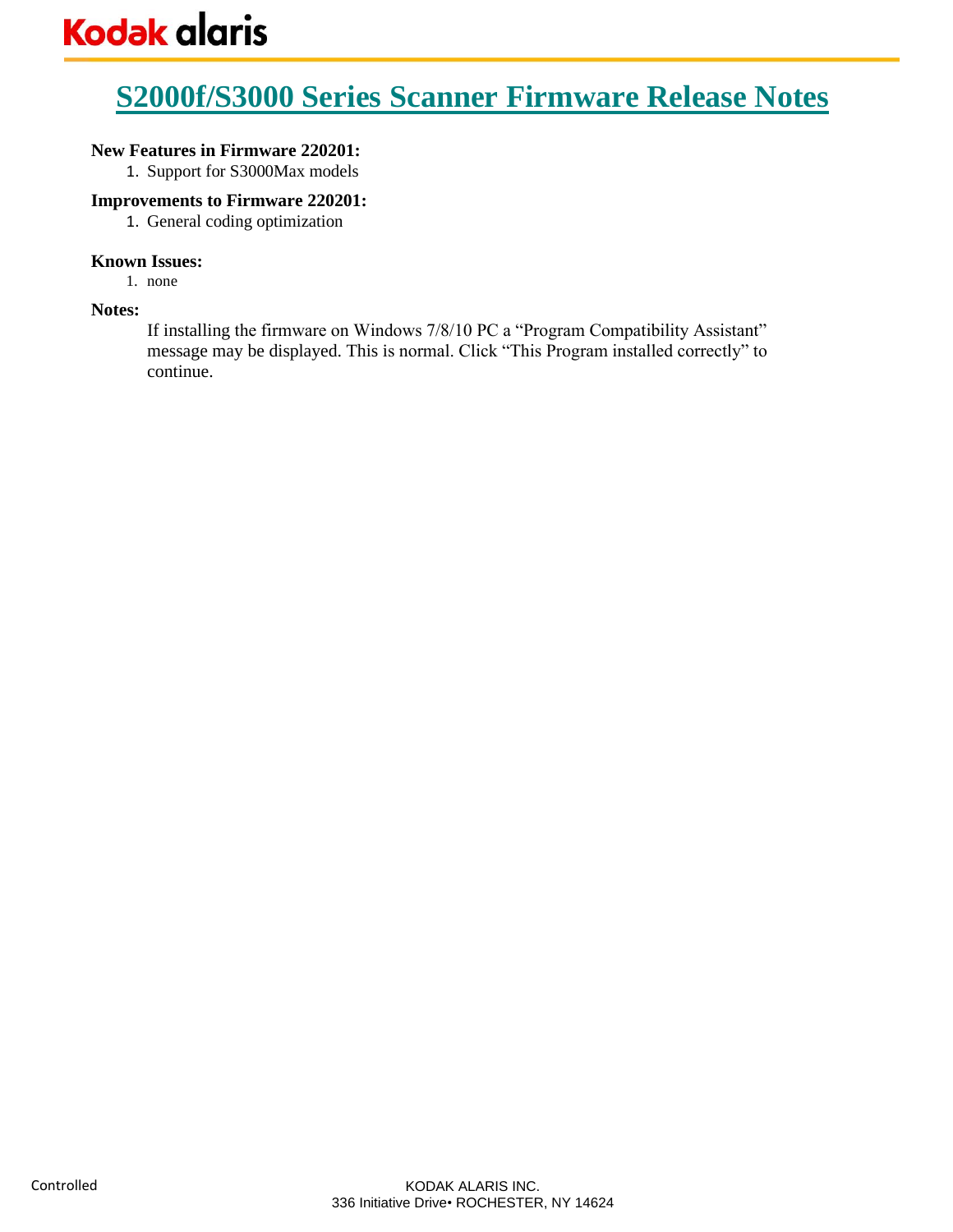# **Firmware Version 210701 Summary**

**Purpose of Release:** Due to a component supply chain issue the CIS module has hardware changes which require a firmware update. This change is to allow for more variability in the CIS module illumination in the production part to prevent issue with image calibration with some CIS modules that has been seen in manufacturing.

**Date:** July 19, 2021

## **Recommended Host Driver Version:**

S2000f/S3000 Driver Installation Disk Version: 3.0

## **Firmware Update Process:**

**Options #1)** To update firmware via scanner internal web page when networked connected and no host drivers needed

1) Have scanner and computer connected to network

2) Open a web browser and enter the IP address of the scanner.

3) Click on the support tab in the web page that starts

4) In the bottom left corner, click on the UPDATE SCANNER FIRMWARE button

5) Click on Browse, navigate to and select the [core-image-amethyst-amethystsec-release-210701.rootfs.tar.sig](http://www.alarisworld.com/go/S3100support) file.

6) Click on the start firmware update button

7) Wait for firmware update to complete

**Options #2)** If the S2000f/S3000 scanner is USB or NETWORK (wired or wireless) connected, any host computer which can successfully scan using the TWAIN driver can be used to update the firmware using the file [s3000\\_210701\\_Firmware.exe](http://www.alarisworld.com/go/S3100support)

1) Execute the EXE (To update the firmware silently, use a "-s" switch when executing the exe)

2) The firmware will be downloaded to the scanner using the drivers on the host computer

3) Wait for the firmware update to complete

## **Embedded Firmware subsystems**

| <b>Name</b>                  | <b>Versions</b>                        |
|------------------------------|----------------------------------------|
| * FPGA Version:              | 21.0.0                                 |
| * IPC Version:               | 210701 Release (Linux)                 |
| * SMC Version:               | 00000b SMC Dev Aug 6 2020 16:18:57     |
| * PRC Version:               | 000000 Printer Dev Aug 6 2020 16:17:00 |
| * PrinterBoard Version:      | 09190602                               |
| * SPC Version:               | 200702 Release (Ccs0)                  |
| * DSP Version:               | 06080900                               |
| * DSP Build:                 | 5f077e72                               |
| * Front Scan Module Type:    | 00000000                               |
| * Rear Scan Module Type:     | 00000000                               |
| * Front Scan Module Version: | 00000000                               |
| * Rear Scan Module Version:  | 00000000                               |
| * Platform Version:          | 210701                                 |
| * Firmware UID:              | 15B9360020ACA887D81C9C3489E4508E       |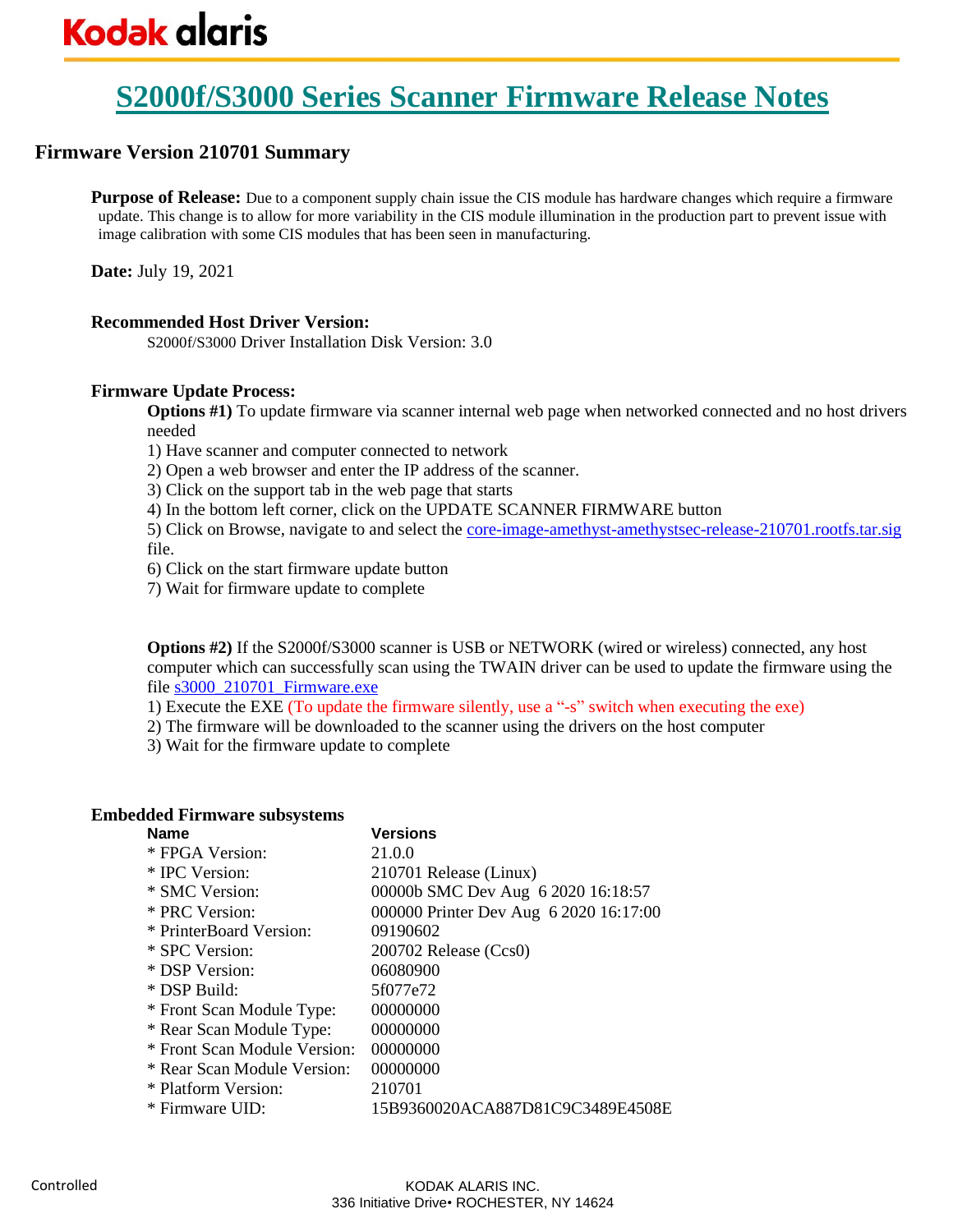## **New Features in Firmware 210701:**

2. none

## **Improvements from Firmware 210701:**

3. AMY-1568 – Manufacturing End of Line All-In-One target image shows color stripe(s) in dark regions. With some of the new CIS Modules.

## **Known Issues:**

2. none

## **Notes:**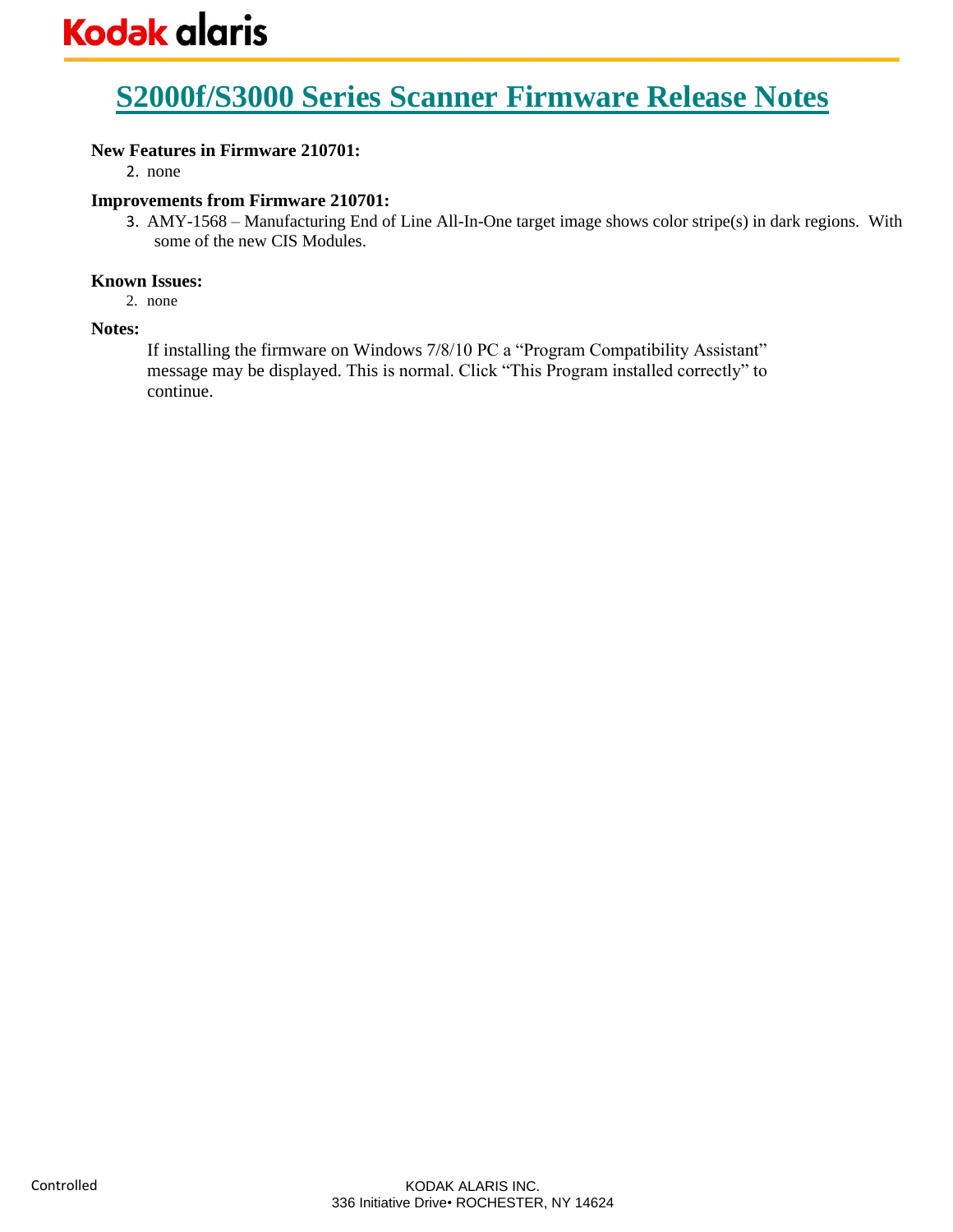# **Firmware Version 210501 Summary**

**Purpose of Release:** Due to a component supply chain issue the CIS module has hardware changes which require a firmware update.

**Date:** May 12, 2021

## **Recommended Host Driver Version:**

S2000f/S3000 Driver Installation Disk Version: 3.0

#### **Firmware Update Process:**

Options #1) To update firmware via scanner internal web page when networked connected and no host drivers needed

1) Have scanner and computer connected to network

2) Open a web browser and enter the IP address of the scanner.

3) Click on the support tab in the web page that starts

4) In the bottom left corner, click on the UPDATE SCANNER FIRMWARE button

5) Click on Browse, navigate to and select the core-image-amethyst-amethystsec-release-210501.rootfs.tar.sig file.

6) Click on the start firmware update button

7) Wait for firmware update to complete

Options #2) If the S2000f/S3000 scanner is USB or NETWORK (wired or wireless) connected, any host computer which can successfully scan using the TWAIN driver can be used to update the firmware using the file s3000\_210501\_Firmware.exe

1) Execute the EXE (To update the firmware silently, use a "-s" switch when executing the exe)

2) The firmware will be downloaded to the scanner using the drivers on the host computer

3) Wait for the firmware update to complete

## **Embedded Firmware subsystems**

| <b>Name</b>                  | <b>Versions</b>                        |
|------------------------------|----------------------------------------|
| * FPGA Version:              | 20.0.0                                 |
| * IPC Version:               | 210501 Release (Linux)                 |
| * SMC Version:               | 00000b SMC Dev Aug 6 2020 16:18:57     |
| * PRC Version:               | 000000 Printer Dev Aug 6 2020 16:17:00 |
| * PrinterBoard Version:      | 09190602                               |
| * SPC Version:               | $200702$ Release (Ccs0)                |
| * DSP Version:               | 06080900                               |
| * DSP Build:                 | 5f077e72                               |
| * Front Scan Module Version: | 00000000                               |
| * Rear Scan Module Version:  | 00000000                               |
| * Platform Version:          | 210501                                 |
| * Firmware UID:              | 15B9360020ACA887D81C9C3489E4508E       |

## **New Features in Firmware 210501:**

- 4. AMY-869 add OCP support for the Polish Language
- 5. Support CIS module Kodak Alaris Part number 5P0367. When CIS module part # 5P0367 is in a machine the firmware must be at version 210501 or higher. If service is replacing a CIS module both Front and Rear CIS modules must be the same part number and changed as a set. Firmware 210501 is compatible with the original CIS module (part # 5K8565).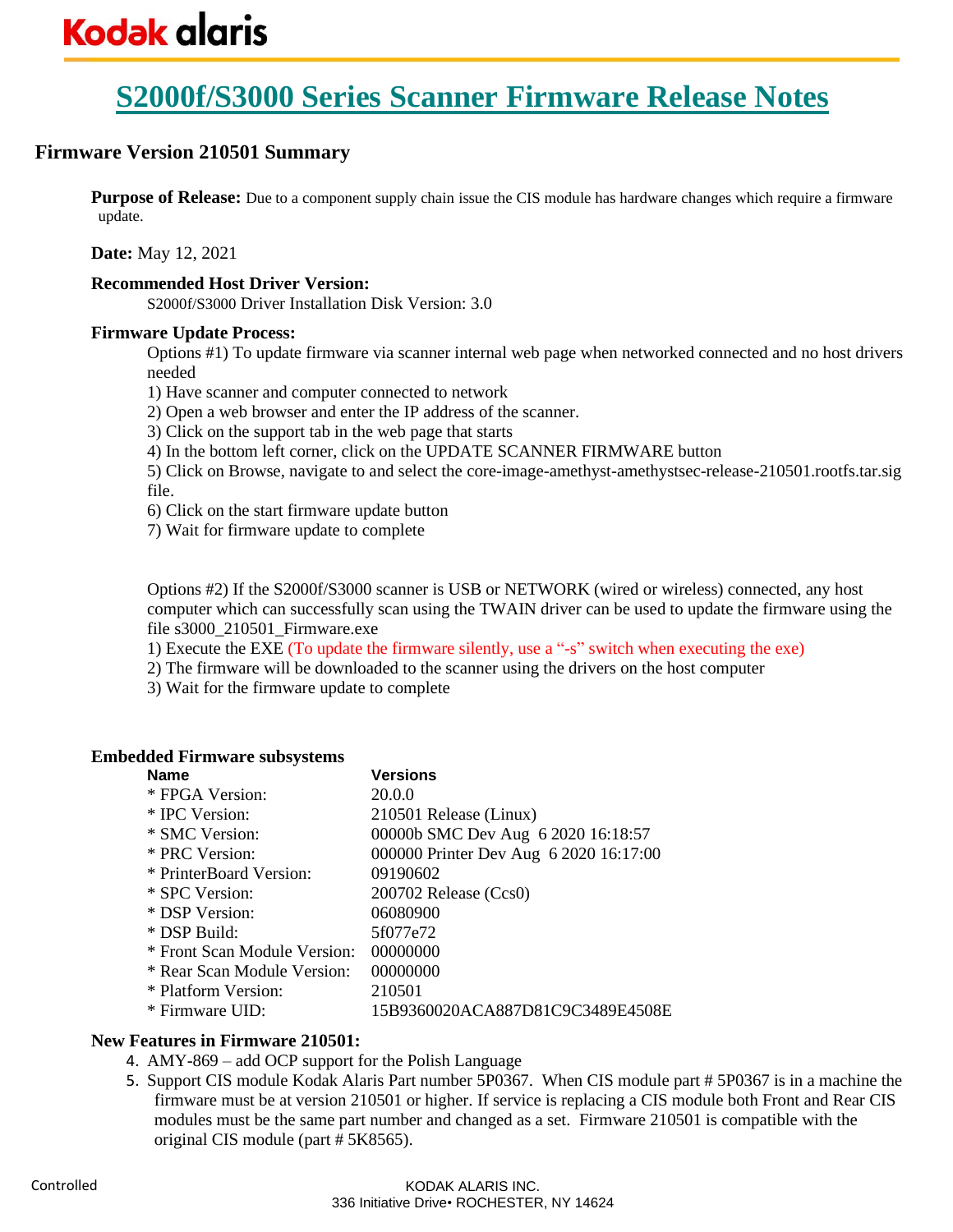## **Improvements from Firmware 210501:**

- 1. Address reported problems with timing and network connection. USB connected scanners are not impacted. For a complete solution to the network timing issues, the firmware must be paired with Host Driver CD 4.2 or higher.
	- o AMY-1304 Slow scan start time when scanner is network connected
	- o AMY-1305 network connection lost when to host PC
	- o AMY-1306 using shared PC mode, connections for more than 4 computers does not work
	- o AMY-1311 Long delays when network connected for accessing driver GUI

## **Known Issues:**

3. none

## **Notes:**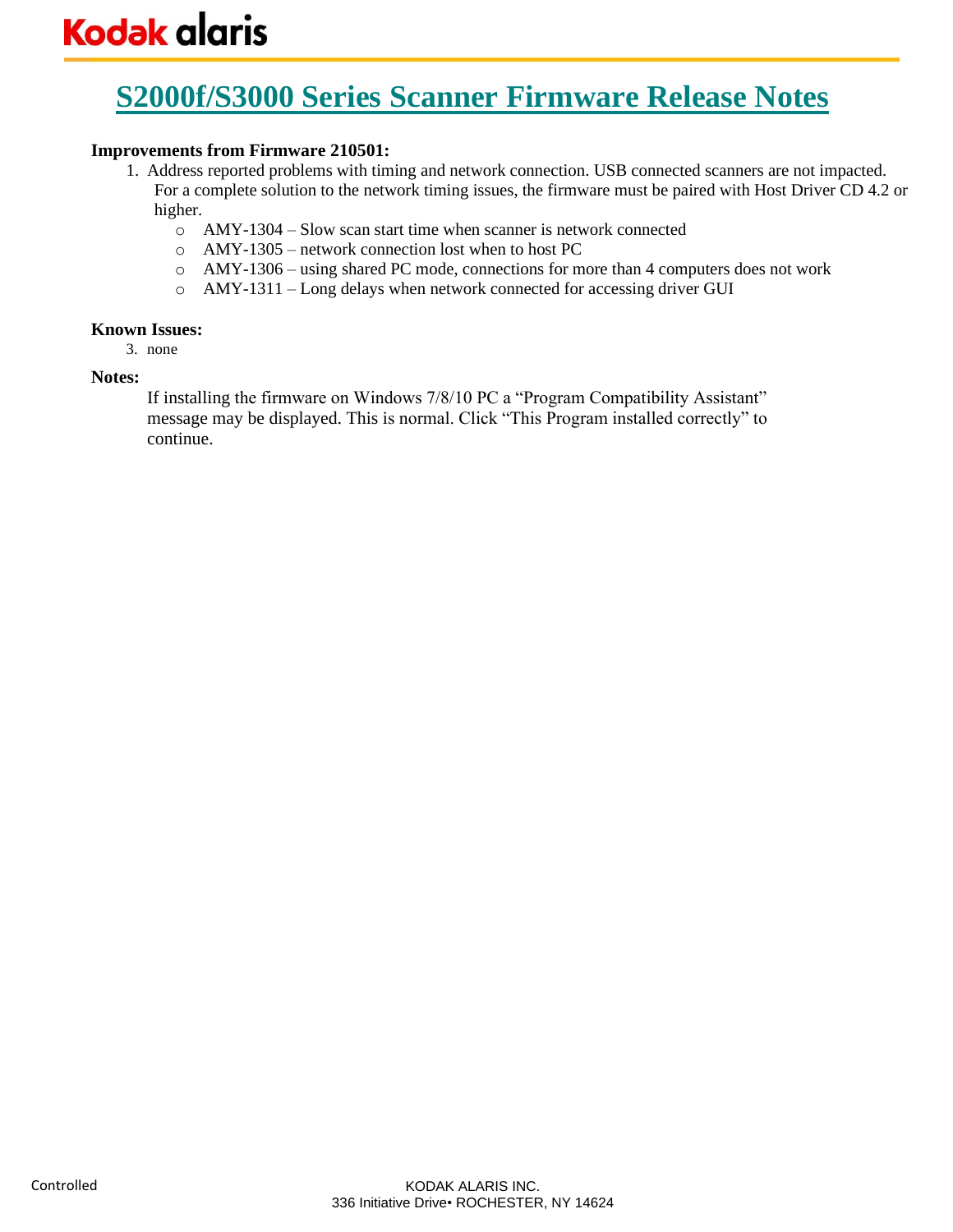# **Firmware Version 200801 Summary**

**Purpose of Release:** This is the initial release of firmware for the S2000f-S3000 product family

**Date:** October 1, 2020

## **Recommended Host Driver Version:**

S2000f/S3000 Driver Installation Disk Version: 1.4

## **Firmware Update Process:**

Options #1) To update firmware via scanner internal web page when networked connected and no host drivers needed

1) Have scanner and computer connected to network

2) Open a web browser and enter the IP address of the scanner.

3) Click on the support tab in the web page that starts

4) In the bottom left corner, click on the UPDATE SCANNER FIRMWARE button

5) Click on Browse, navigate to and select the core-image-amethyst-amethystsec-release-200801.rootfs.tar.sig file.

6) Click on the start firmware update button

7) Wait for firmware update to complete

Options #2) If the S2000f/S3000 scanner is USB or NETWORK (wired or wireless) connected, any host computer which can successfully scan using the TWAIN driver can be used to update the firmware using the file s3000\_200801\_Firmware.exe

1) Execute the EXE (To update the firmware silently, use a "-s" switch when executing the exe)

2) The firmware will be downloaded to the scanner using the drivers on the host computer

3) Wait for the firmware update to complete

## **Embedded Firmware subsystems**

| <b>Name</b>                  | <b>Versions</b>                        |
|------------------------------|----------------------------------------|
| * FPGA Version:              | 1e.0.0                                 |
| * IPC Version:               | 200801 Release (Linux)                 |
| * SMC Version:               | 00000b SMC Dev Aug 6 2020 16:18:57     |
| * PRC Version:               | 000000 Printer Dev Aug 6 2020 16:17:00 |
| * PrinterBoard Version:      | 09190602                               |
| * SPC Version:               | $200702$ Release (Ccs0)                |
| * DSP Version:               | 06080900                               |
| * DSP Build:                 | 5f077e72                               |
| * Front Scan Module Version: | 00000000                               |
| * Rear Scan Module Version:  | 00000000                               |
| * Platform Version:          | 200801                                 |
| * Firmware UID:              | 15B9360020ACA887D81C9C3489E4508E       |

#### **New Features from Firmware 200801:**

2. initial release of firmware

#### **Improvements from Firmware 200801:**

3. initial release of firmware

#### **Known Issues:**

4. none